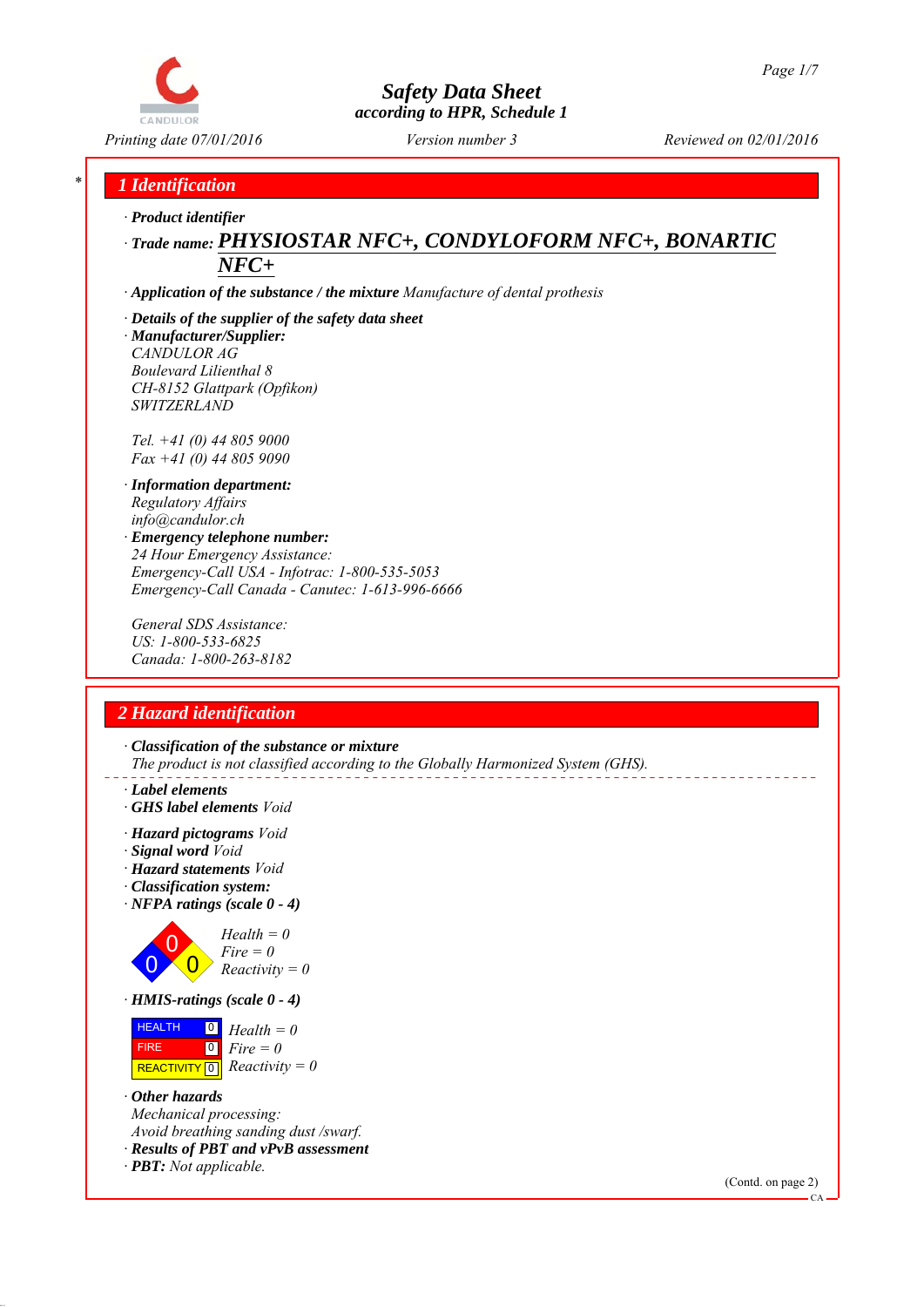*Printing date 07/01/2016 Reviewed on 02/01/2016 Version number 3*

# *Trade name: PHYSIOSTAR NFC+, CONDYLOFORM NFC+, BONARTIC NFC+*

(Contd. of page 1)

*∙ vPvB: Not applicable.*

### *3 Composition/Information on ingredients*

*∙ Chemical characterization: Mixtures*

*∙ Description: Resin teeth based on methacrylates*

*∙ Dangerous components: Void*

#### *\* 4 First aid measures*

- *∙ Description of first aid measures*
- *∙ General information: No special measures required.*
- *∙ After inhalation:*
- *Grinding dust: Supply fresh air; consult doctor in case of complaints.*
- *In case of unconsciousness place patient stably in side position for transportation.*
- *∙ After skin contact: Generally the product does not irritate the skin.*
- *∙ After eye contact:*
- *Rinse opened eye for several minutes under running water. Then consult a doctor. Mechanical effects only.*
- *∙ After swallowing: Seek medical treatment.*
- *∙ Information for doctor:*
- *∙ Most important symptoms and effects, both acute and delayed No further relevant information available.*
- *∙ Indication of any immediate medical attention and special treatment needed*
- *No further relevant information available.*

#### *5 Firefighting measures*

- *∙ Extinguishing media*
- *∙ Suitable extinguishing agents:*
- *CO2, extinguishing powder or water spray. Fight larger fires with water spray or alcohol resistant foam.*
- *∙ Special hazards arising from the substance or mixture No further relevant information available.*
- *∙ Advice for firefighters*
- *∙ Protective equipment: No special measures required.*

#### *6 Accidental release measures*

- *∙ Personal precautions, protective equipment and emergency procedures Not required.*
- *∙ Environmental precautions: No special measures required.*
- *∙ Methods and material for containment and cleaning up: Pick up mechanically.*
- *∙ Reference to other sections*
- *No dangerous substances are released.*
- *See Section 7 for information on safe handling.*
- *See Section 8 for information on personal protection equipment.*
- *See Section 13 for disposal information.*

## *7 Handling and storage*

#### *∙ Handling:*

*∙ Precautions for safe handling*

*Only adequately trained personnel should handle this product.*

(Contd. on page 3)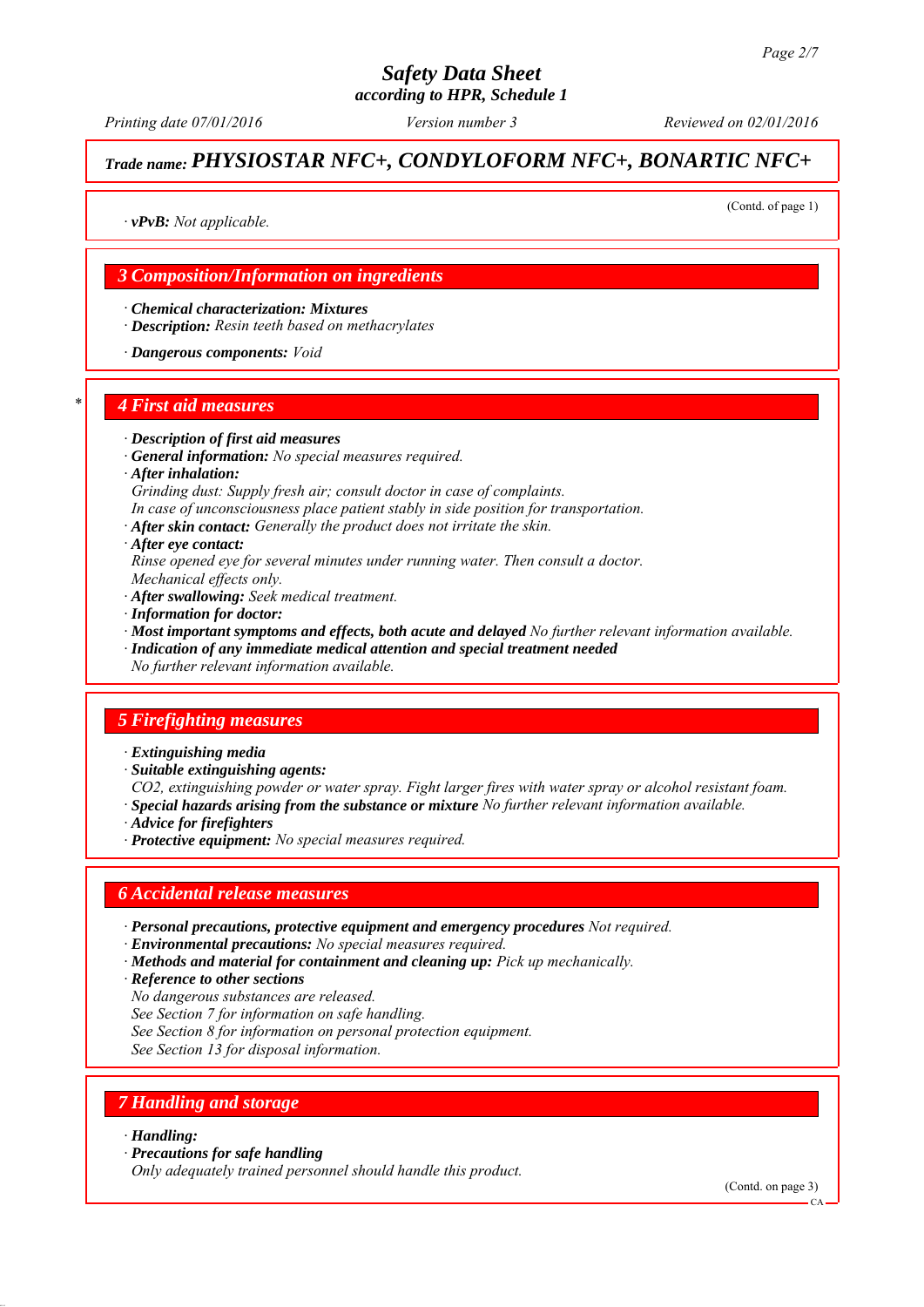# *Safety Data Sheet*

*according to HPR, Schedule 1*

*Printing date 07/01/2016 Reviewed on 02/01/2016 Version number 3*

# *Trade name: PHYSIOSTAR NFC+, CONDYLOFORM NFC+, BONARTIC NFC+*

(Contd. of page 2)

*For use in dentistry only.*

*∙ Information about protection against explosions and fires: No special measures required.*

*∙ Conditions for safe storage, including any incompatibilities*

*∙ Storage:*

*∙ Requirements to be met by storerooms and receptacles: No special requirements.*

*∙ Information about storage in one common storage facility: Not required.*

*∙ Further information about storage conditions: None.*

*∙ Specific end use(s) No further relevant information available.*

#### *8 Exposure controls/ Personal protection*

*∙ Additional information about design of technical systems: No further data; see item 7.*

*∙ Control parameters*

*∙ Components with limit values that require monitoring at the workplace:*

*The product does not contain any relevant quantities of materials with critical values that have to be monitored at the workplace.*

*∙ Additional information: The lists that were valid during the creation were used as basis.*

#### *∙ Exposure controls*

*∙ Personal protective equipment:*

*∙ General protective and hygienic measures:*

*Usual hygienic measures for dental practice and dental laboratories.*

- *∙ Breathing equipment: Use respiratory protective device against the effects of dust.*
- *∙ Protection of hands:*

*The glove material has to be impermeable and resistant to the product/ the substance/ the preparation. Due to missing tests no recommendation to the glove material can be given for the product/ the preparation/ the chemical mixture.*

*Selection of the glove material on consideration of the penetration times, rates of diffusion and the degradation*

*∙ Material of gloves*

*The selection of the suitable gloves does not only depend on the material, but also on further marks of quality and varies from manufacturer to manufacturer. As the product is a preparation of several substances, the resistance of the glove material can not be calculated in advance and has therefore to be checked prior to the application.*

*∙ Penetration time of glove material*

*The exact break through time has to be found out by the manufacturer of the protective gloves and has to be observed.*

*∙ Eye protection:*

*Always wear safety goggles during mechanical processing (grinding, sawing /cutting, drilling, milling).*

| · Information on basic physical and chemical properties<br><b>General Information</b> |                                    |  |  |
|---------------------------------------------------------------------------------------|------------------------------------|--|--|
| $\cdot$ Appearance:                                                                   |                                    |  |  |
| Form:                                                                                 | Solid                              |  |  |
| Color:                                                                                | According to product specification |  |  |
| $\cdot$ Odor:                                                                         | <i><u><b>Odorless</b></u></i>      |  |  |
| · Odor threshold:                                                                     | Not determined.                    |  |  |
| $\cdot$ pH-value:                                                                     | Not applicable.                    |  |  |

CA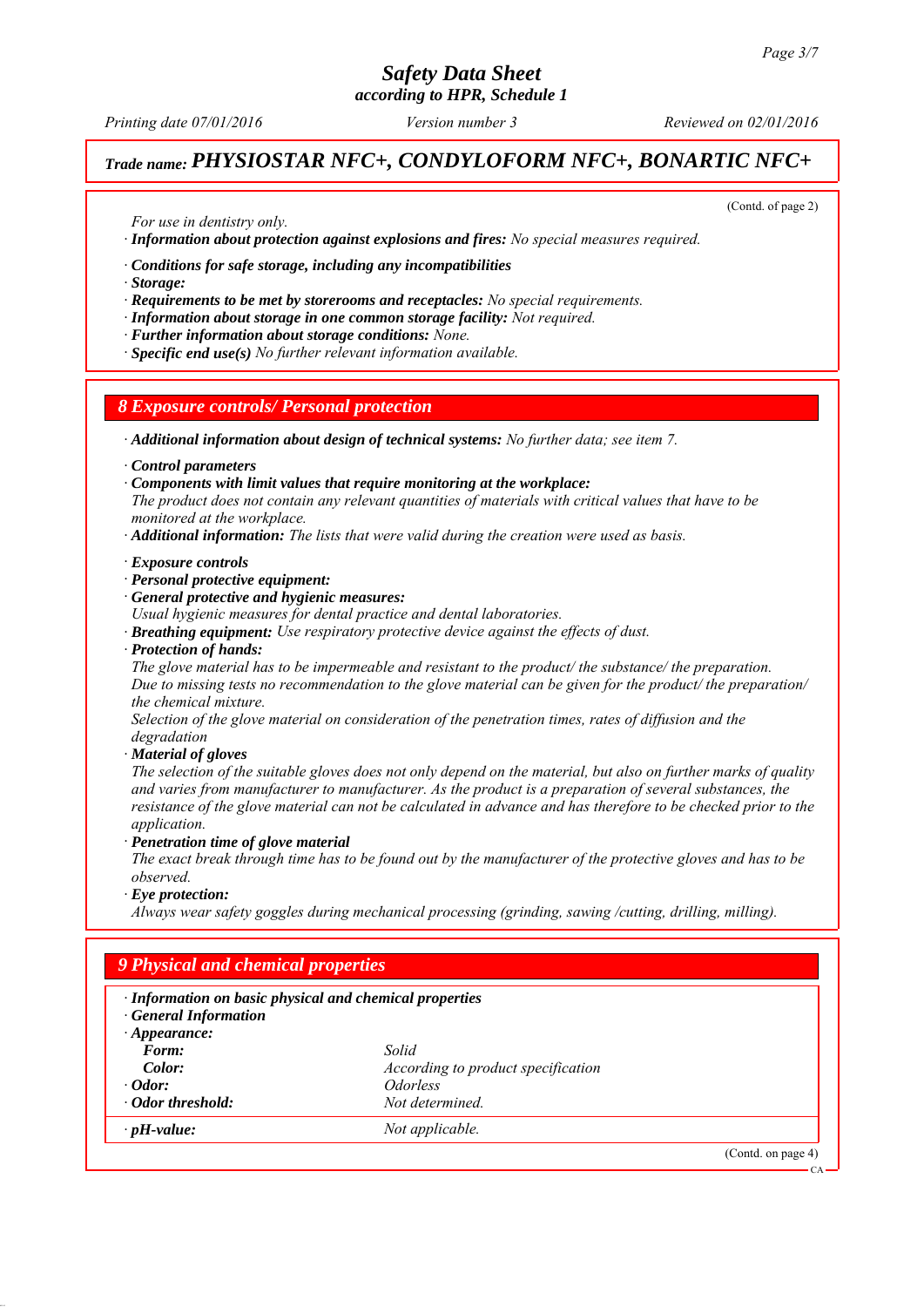*Printing date 07/01/2016 Reviewed on 02/01/2016 Version number 3*

# *Trade name: PHYSIOSTAR NFC+, CONDYLOFORM NFC+, BONARTIC NFC+*

|                                                                                                            | (Contd. of page 3)                                                      |
|------------------------------------------------------------------------------------------------------------|-------------------------------------------------------------------------|
| Change in condition<br>Melting point/Melting range:<br><b>Boiling point/Boiling range:</b>                 | Undetermined.<br>Undetermined.                                          |
| · Flash point:                                                                                             | Not applicable.                                                         |
| · Flammability (solid, gaseous):                                                                           | Not determined                                                          |
| · Auto igniting:                                                                                           | Product is not selfigniting.                                            |
| · Danger of explosion:                                                                                     | Product does not present an explosion hazard.                           |
| $\cdot$ Explosion limits:<br>Lower:<br><b>Upper:</b>                                                       | Not determined<br>Not determined.                                       |
| $\cdot$ Vapor pressure:                                                                                    | Not applicable.                                                         |
| $\cdot$ Density:<br>$\cdot$ Relative density<br>· Vapor density<br>$\cdot$ Evaporation rate                | Not determined.<br>Not determined<br>Not applicable.<br>Not applicable. |
| · Solubility in / Miscibility with<br>Water:<br>· Partition coefficient (n-octanol/water): Not determined. | Insoluble.                                                              |
| · Viscosity:<br>Dynamic:<br>Kinematic:                                                                     | Not applicable.<br>Not applicable.                                      |
| · Solvent content:                                                                                         |                                                                         |
| Solids content:<br>$\cdot$ Other information                                                               | 100.0%<br>No further relevant information available.                    |

### *10 Stability and reactivity*

*∙ Reactivity No further relevant information available.*

- *∙ Chemical stability Stable under normal handling and storage conditions.*
- *∙ Thermal decomposition / conditions to be avoided: No decomposition if used according to specifications.*
- *∙ Possibility of hazardous reactions No dangerous reactions known.*
- *∙ Conditions to avoid No further relevant information available.*
- *∙ Incompatible materials: No further relevant information available.*
- *∙ Hazardous decomposition products: None under normal conditions of storage and use.*

## *\* 11 Toxicological information*

*∙ Information on toxicological effects*

*∙ Acute toxicity:*

- *∙ on the skin: No irritant effect.*
- *∙ on the eye: No irritating effect.*
- *∙ Sensitization: No sensitizing effects known.*
- *∙ Additional toxicological information: No further relevant information available.*

(Contd. on page 5)

CA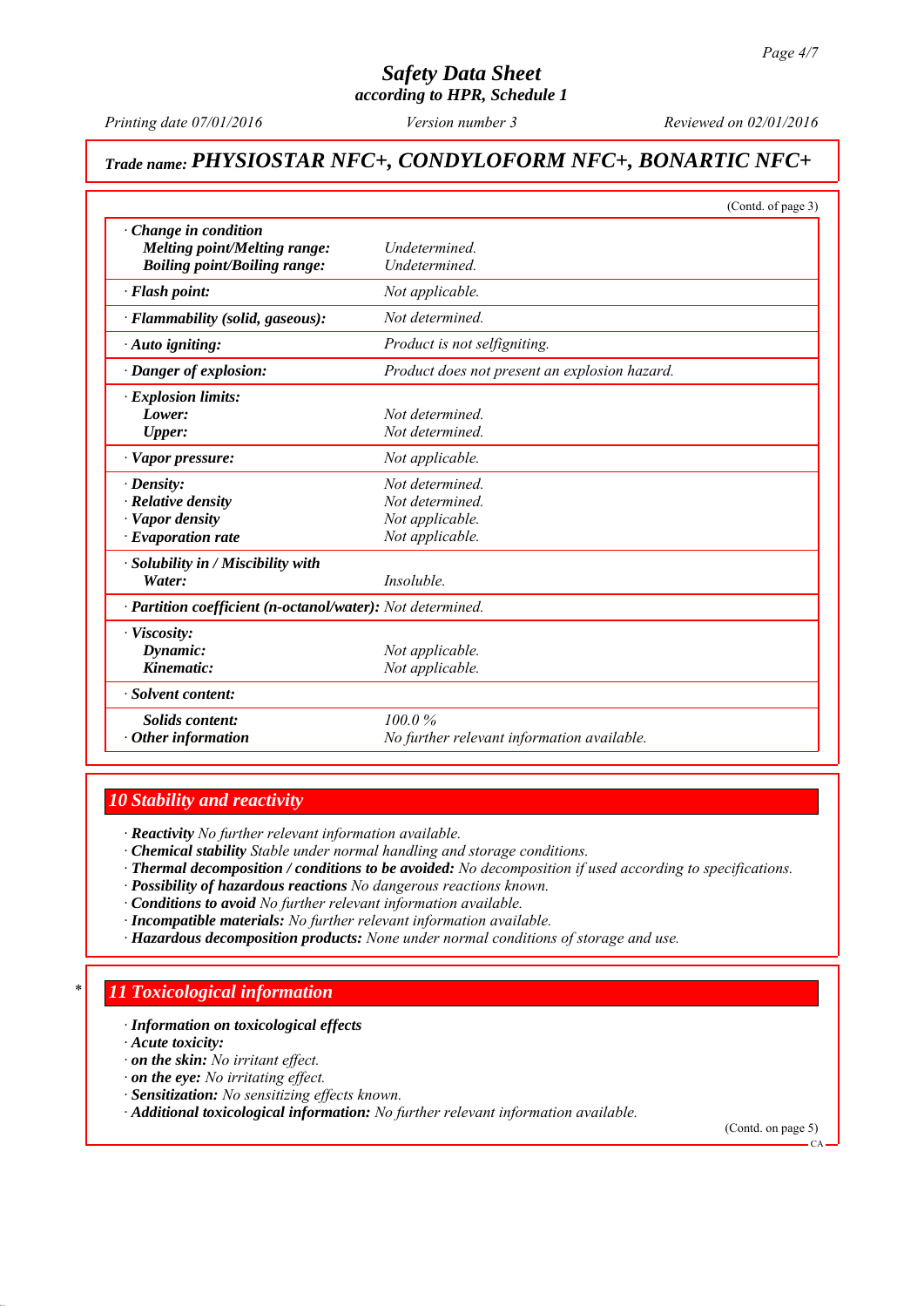# *Safety Data Sheet*

*according to HPR, Schedule 1*

*Printing date 07/01/2016 Reviewed on 02/01/2016 Version number 3*

## *Trade name: PHYSIOSTAR NFC+, CONDYLOFORM NFC+, BONARTIC NFC+*

(Contd. of page 4)

#### *∙ Carcinogenic categories*

#### *∙ NTP (National Toxicology Program)*

*None of the ingredients is listed.*

#### *∙ OSHA-Ca (Occupational Safety & Health Administration)*

*None of the ingredients is listed.*

#### *12 Ecological information*

#### *∙ Toxicity*

- *∙ Aquatic toxicity: No further relevant information available.*
- *∙ Persistence and degradability No further relevant information available.*
- *∙ Behavior in environmental systems:*
- *∙ Bioaccumulative potential No further relevant information available.*
- *∙ Mobility in soil No further relevant information available.*
- *∙ Additional ecological information:*
- *∙ General notes: Generally not hazardous for water*
- *∙ Results of PBT and vPvB assessment*
- *∙ PBT: Not applicable.*
- *∙ vPvB: Not applicable.*
- *∙ Other adverse effects No further relevant information available.*

#### *13 Disposal considerations*

*∙ Waste treatment methods*

- *∙ Recommendation: Take to an approved landfill or a waste incineration plant, under conditions approved by the local authority.*
	- *∙ Uncleaned packagings:*
	- *∙ Recommendation: Disposal must be made according to official regulations.*

### *14 Transport information*

| $\cdot$ UN-Number<br>· DOT, TDG, ADN, IMDG, IATA                                          | Void            |                   |
|-------------------------------------------------------------------------------------------|-----------------|-------------------|
| $\cdot$ UN proper shipping name<br>· DOT, TDG, ADN, IMDG, IATA                            | Void            |                   |
| $\cdot$ Transport hazard class(es)                                                        |                 |                   |
| · DOT, TDG, ADN, IMDG, IATA<br>$\cdot$ Class                                              | Void            |                   |
| · Packing group<br>· DOT, TDG, IMDG, IATA                                                 | Void            |                   |
| $\cdot$ Environmental hazards:<br>$\cdot$ Marine pollutant:                               | No              |                   |
| · Special precautions for user                                                            | Not applicable. |                   |
| $\cdot$ Transport in bulk according to Annex II of<br><b>MARPOL73/78 and the IBC Code</b> | Not applicable. |                   |
|                                                                                           |                 | (Cond. on page 6) |

CA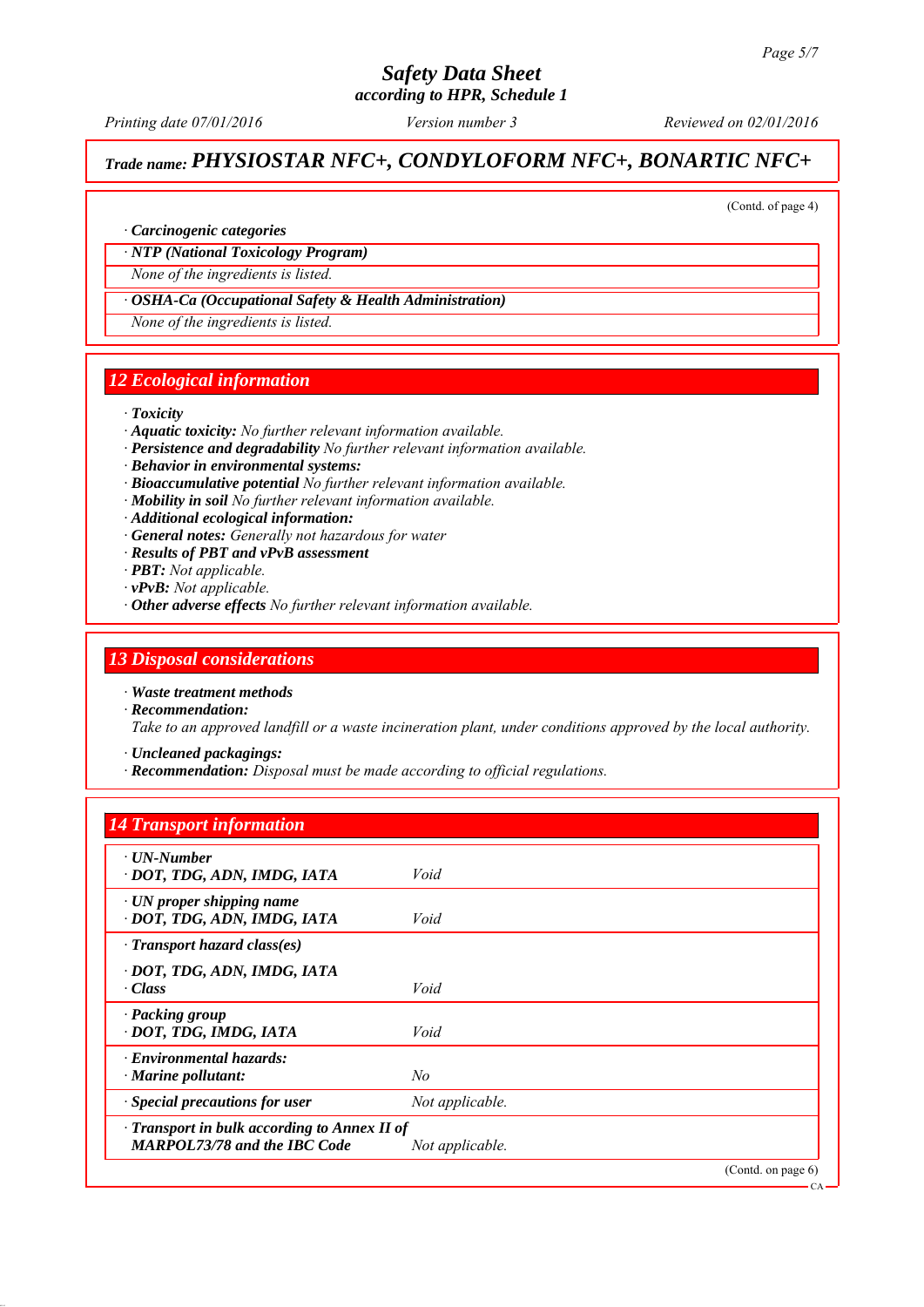(Contd. of page 5)

#### *Safety Data Sheet according to HPR, Schedule 1*

*Printing date 07/01/2016 Reviewed on 02/01/2016 Version number 3*

## *Trade name: PHYSIOSTAR NFC+, CONDYLOFORM NFC+, BONARTIC NFC+*

*∙ Transport/Additional information: Product is not classified as a dangerous good for transport (ADR, IMDG, IATA).*

*∙ UN "Model Regulation": Void*

## *15 Regulatory information*

*∙ Safety, health and environmental regulations/legislation specific for the substance or mixture*

*∙ Sara*

*∙ Section 355 (extremely hazardous substances):*

*None of the ingredients is listed.*

*∙ Section 313 (Specific toxic chemical listings):*

*None of the ingredients is listed.*

*∙ TSCA (Toxic Substances Control Act):*

*None of the ingredients is listed.*

*∙ Proposition 65*

*∙ Chemicals known to cause cancer:*

*None of the ingredients is listed.*

*∙ Chemicals known to cause reproductive toxicity for females:*

*None of the ingredients is listed.*

*∙ Chemicals known to cause reproductive toxicity for males:*

*None of the ingredients is listed.*

*∙ Chemicals known to cause developmental toxicity:*

*None of the ingredients is listed.*

*∙ Carcinogenic categories*

*∙ EPA (Environmental Protection Agency)*

*None of the ingredients is listed.*

*∙ TLV (Threshold Limit Value established by ACGIH)*

*None of the ingredients is listed.*

*∙ NIOSH-Ca (National Institute for Occupational Safety and Health)*

*None of the ingredients is listed.*

- *∙ GHS label elements Void*
- *∙ Hazard pictograms Void*

*∙ Signal word Void*

*∙ Hazard statements Void*

*∙ National regulations:*

*∙ Other regulations, limitations and prohibitive regulations*

*The product is a medical device according to the Directive 93/42/EEC.*

*This product is classified as a medical device under US and Canadian regulations and has been reviewed by the US Food and Drug Administration and Health Canada.*

*∙ Chemical safety assessment: A Chemical Safety Assessment has not been carried out.*

(Contd. on page 7)

CA